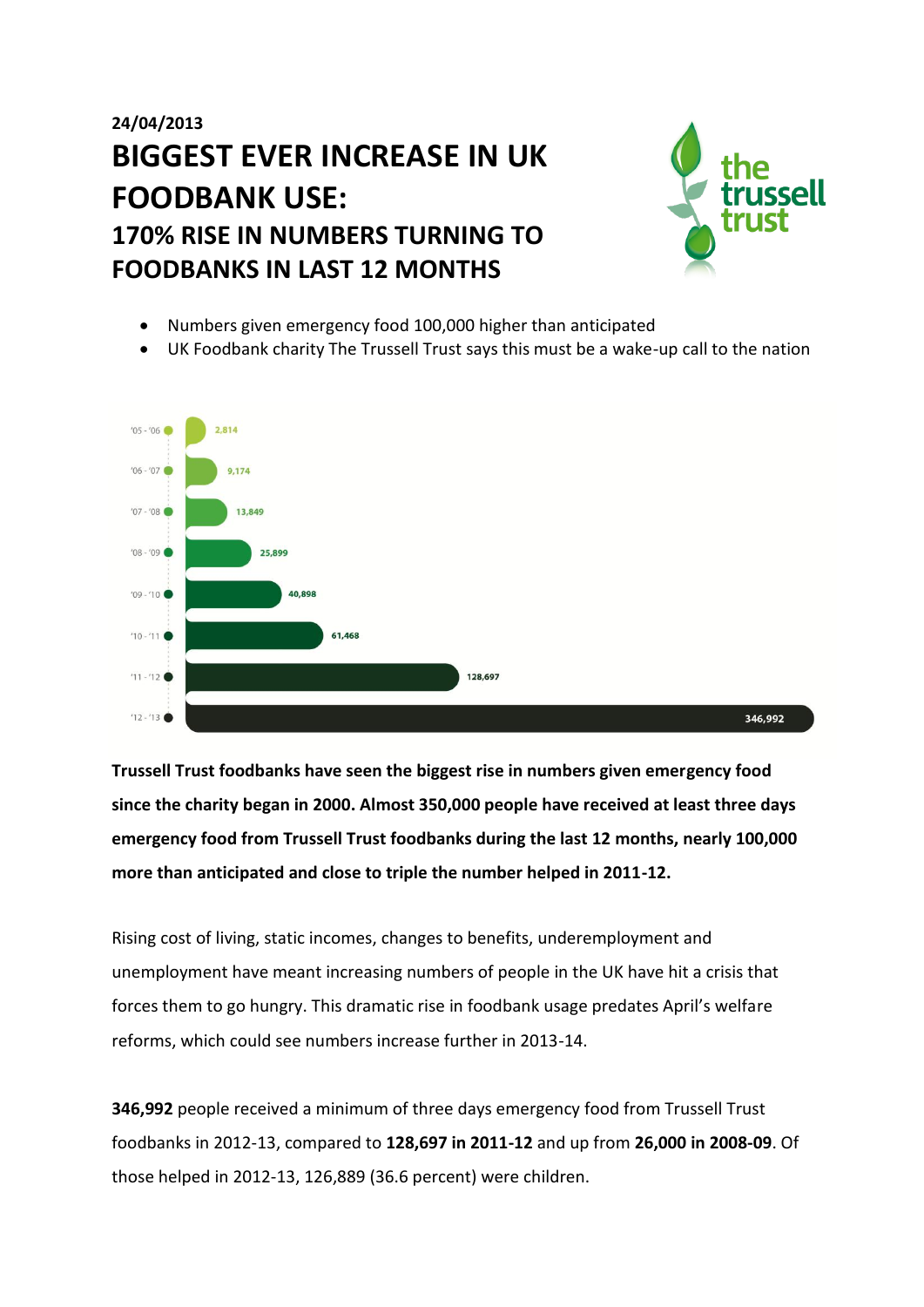The Trussell Trust has seen a 76% increase in the number of foodbanks launched since April 2012 but has seen a 170% increase in numbers of people given emergency food. Wellestablished foodbanks that have been running for several years are showing significant rises in numbers helped during the last 12 months. Christian charity The Trussell Trust is launching three new foodbanks every week to help meet demand and has launched 345 UK foodbanks in partnership with churches and communities to date.

### Trussell Trust Executive Chairman Chris Mould says:

*'The sheer volume of people who are turning to foodbanks because they can't afford food is a wake-up call to the nation that we cannot ignore the hunger on our doorstep. Politicians across the political spectrum urgently need to recognise the real extent of UK food poverty and create fresh policies that better address its underlying causes. This is more important than ever as the impact of the biggest reforms to the welfare state since it began start to take effect. Since April 1st we have already seen increasing numbers of people in crisis being sent to foodbanks with nowhere else to go.'*

#### He continues:

*'Last year The Trussell Trust estimated that our foodbanks would help 250,000 people in 2012-13, we've helped 100,000 more than that. 2012-13 was much tougher for people than many anticipated. Incomes are being squeezed to breaking point. We're seeing people from all kinds of backgrounds turning to foodbanks: working people coming in on their lunchbreaks, mums who are going hungry to feed their children, people whose benefits have been delayed and people who are struggling to find enough work. It's shocking that people are going hungry in 21st century Britain.'* 

Only four per cent of people turned to foodbanks due to homelessness; 30% were referred due to benefit delay; 18% low income and 15% benefit changes (up from 11% in 2011-12). Other reasons included domestic violence, sickness, refused crisis loans, debt and unemployment. The majority of people turning to foodbanks were working age families.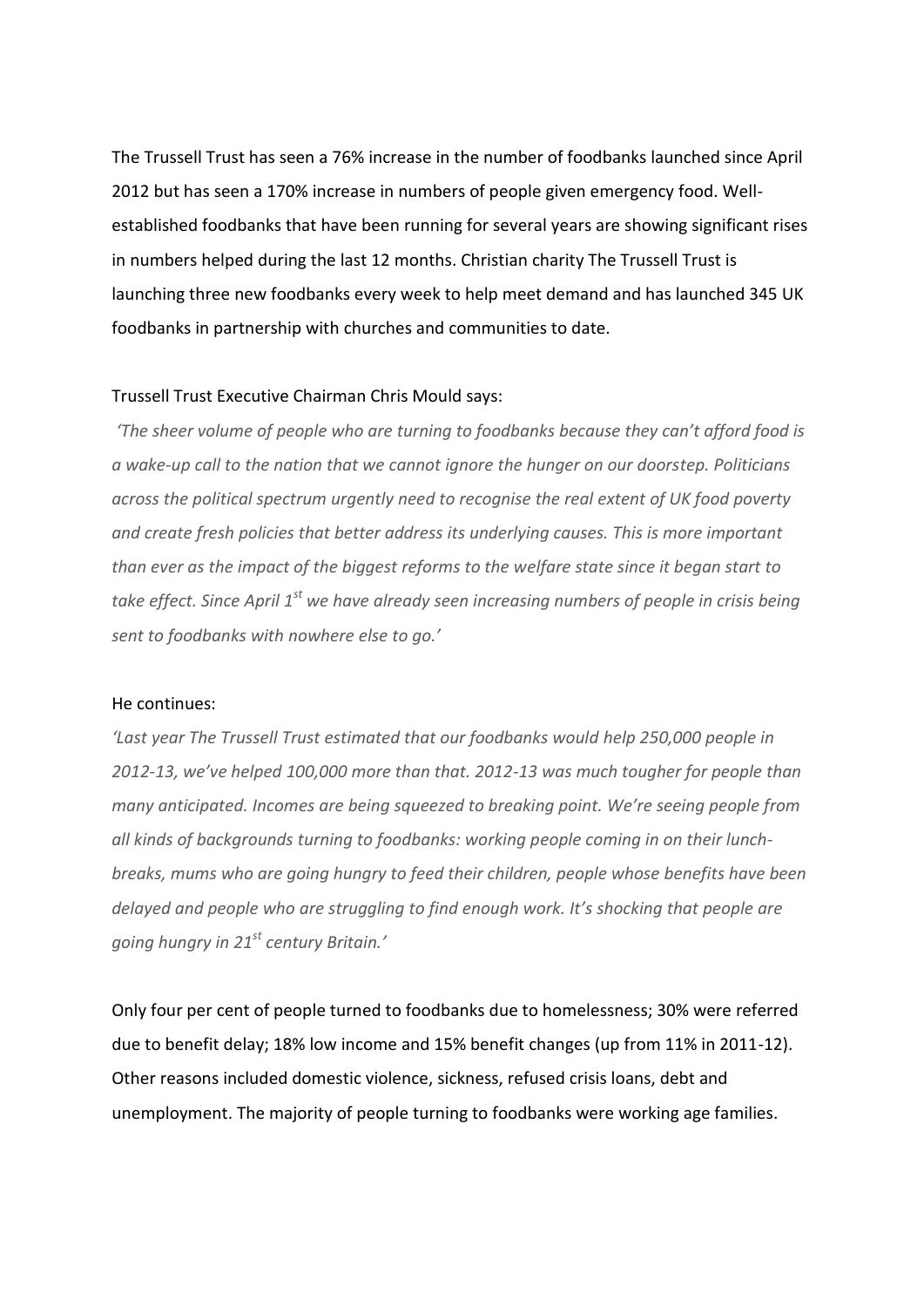Over 15,000 frontline care professionals such as doctors, social workers, schools liaison officers and Jobcentre Plus referred their clients to foodbanks in 2012-13. Foodbanks are community driven with an estimated 30,000 volunteers giving their time across the UK. Over 3,400 tonnes of food was donated by the public in 2012-13. Chris Mould adds: *'Whilst it's deeply concerning that so many people are facing hunger in the UK, the evident willingness of the public to help their neighbours through foodbanks has prevented thousands of crises escalating into disaster. We regularly hear people say that 'the foodbank saved my life' and it's local communities that make that possible.'* Ends

## **Breakdown of statistics:**

Regional breakdown, age breakdown and ethnicity breakdown of recipients available on request

# **Notes to the Editor**

# *Case studies, foodbank visits and interviews with Trussell Trust spokespeople available on request.*

- The Trussell Trust is a Christian charity that partners with churches and communities to open foodbanks that provide three days nutritionally balanced non-perishable food to people in crisis.
- [Recent research](http://pressoffice.kelloggs.co.uk/index.php?s=20295&item=122399) by The Centre for Economic and Business Research commissioned by Kellogg's shows that people are spending 20 percent more on food in the UK but eating seven percent less, with many of the UK's poorest cutting down on fruit and vegetables to make ends meet. The research shows that at least 4.7 million people live in food poverty in the UK.
- Foodbanks help to prevent housing loss, mental health problems, family breakdown and crime. As well as providing emergency food, foodbanks also signpost clients to other agencies able to help resolve the underlying cause of the crisis.
- Over 90% food given out by foodbanks is donated directly by the public. In 2012-13, 3,492.44 tonnes of non-perishable food was donated.
- Foodbank recipients are referred by a frontline care professional such as a doctor, social worker, CAB, Jobcentre Plus or schools liaison officer. Over 15,000 frontline care